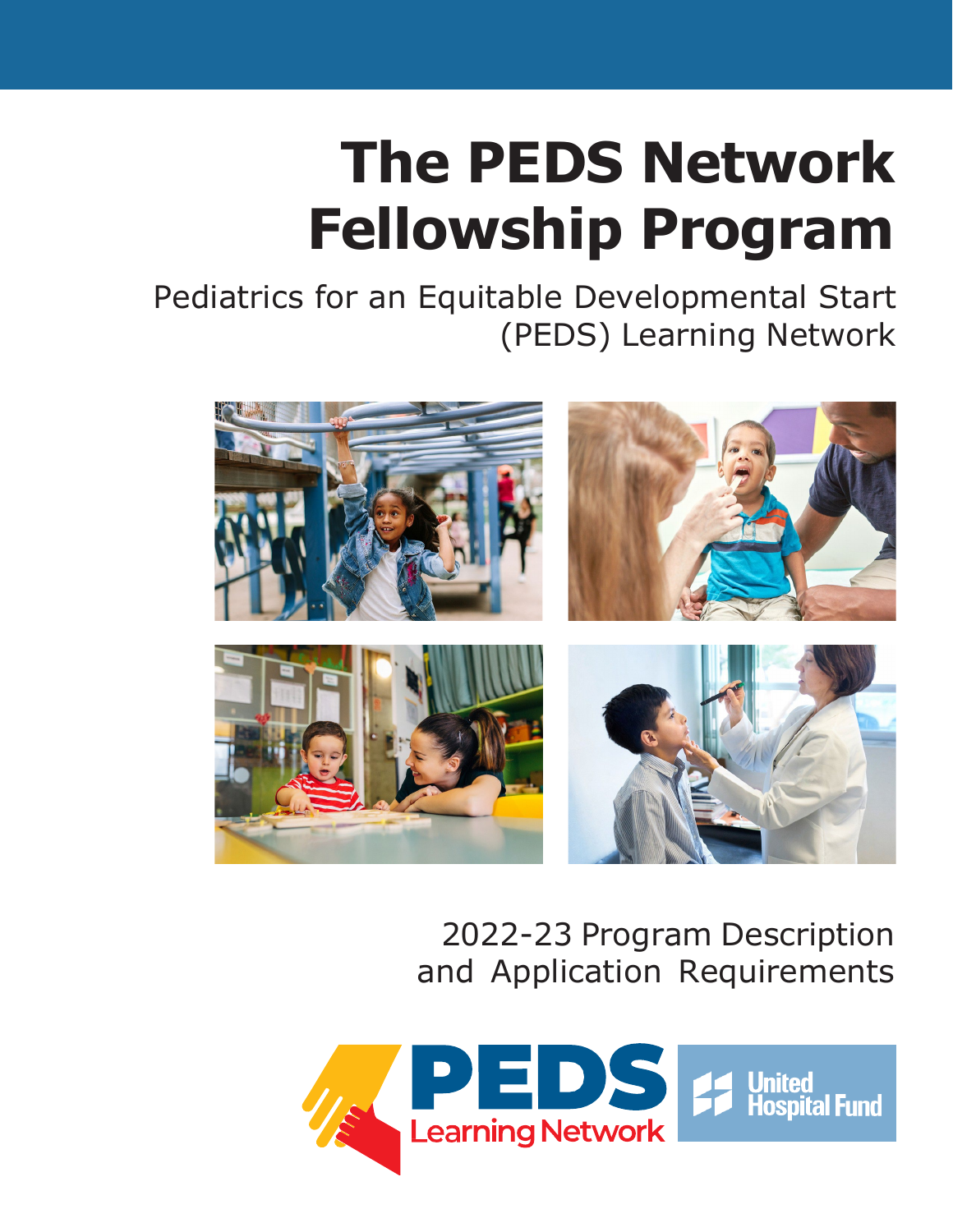The PEDS Network Fellowship program aims to develop and nurture the next generation of clinical leaders committed to improving early childhood development and reducing disparities for children and families by transforming pediatric primary

# **program?**

**What is** care practice. It is a 15-month professional<br>development program sponsored, by the **the PEDS Network** United Hospital Fund as part of its statewide **Fellowship** (PEDS) Learning Network. The PEDS Network's development program sponsored by the Pediatrics for an Equitable Developmental Start fellowship program recognizes that the first few years of life are crucial in establishing a path toward—or away from—better health and

> educational outcomes over the lifespan and that clinicians are on the front lines of supporting families during this critical period.

During the fellowship program, fellows will receive:

*Professional Development:* Fellows will engage in an equityfocused curriculum that includes both conceptual knowledge building and practical skill-building activities and problem-solving strategies around key implementation and practice transformation challenges. Fellows will also participate in quarterly statewide learning collaborative webinars with New York's leading pediatric champions, providing opportunities for networking and additional practical lessons about innovative strategies being used to promote child development and health equity within pediatric practices.

*Mentorship:* Each fellow will be placed with two to four other fellows in a small cohort, which will be led by a group mentor. The mentor, an accomplished pediatrician and "change agent," will provide fellows with monthly assistance in developing and implementing a practice transformation project of their choosing. The mentor will also connect fellows to recognized professionals in their project area as appropriate.

*Financial Support:* Each fellow will receive, at a minimum, a stipend of \$12,500, to support the time and effort, and travel and lodging expenses required to complete the program.\* Additional funds will be available to support direct costs associated with project implementation.

*\* Given the continued uncertainty of the COVID-19 virus, this program cohort will be presented in a hybrid model. There will be a combination of inperson gatherings (when appropriate) and virtual learning and engagement opportunities.*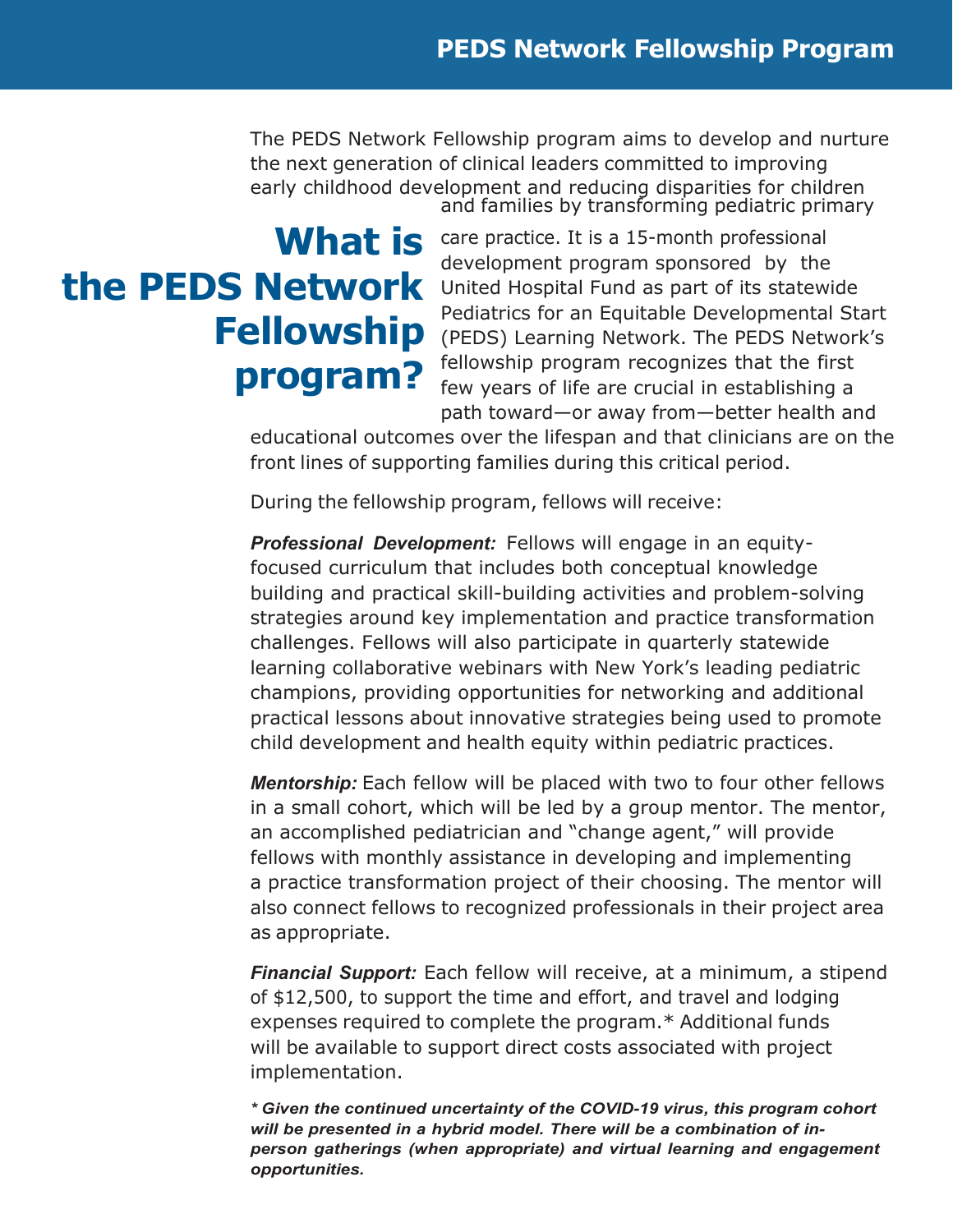# **Who is eligible to become a fellow?**

Early-career physicians, nursing professionals, behavioral health practitioners, and clinical social workers are invited to apply. All applicants must be licensed to practice in New York State. Additionally, applicants must be actively working in a New York State pediatric or family

medicine practice/clinic and have been on staff there for at least one year, with ideally one to five years of work experience.

The PEDS Network Fellowship is designed for early-career practitioners who are seeking to grow as professionals and are aligned with the PEDS Learning Network goals of achieving

# **Who will benefit most from participation in the PEDS Network Fellowship program?**

better and more equitable outcomes for New York's young children and families. If you are passionate about improving health equity and early childhood development and interested in exploring how to work collaboratively and effectively within your practice—and with communities—to meet these goals, we encourage you to apply.

Participants should consider whether they have enough time to fully participate in PEDS Network Fellowship meetings and commit to designing and implementing a practice change

initiative. Due to the required time commitment, candidates who would be concurrently enrolled in master's or doctoral programs are discouraged from applying.

Candidates should expect to remain at their practice/clinic through the 15-month program.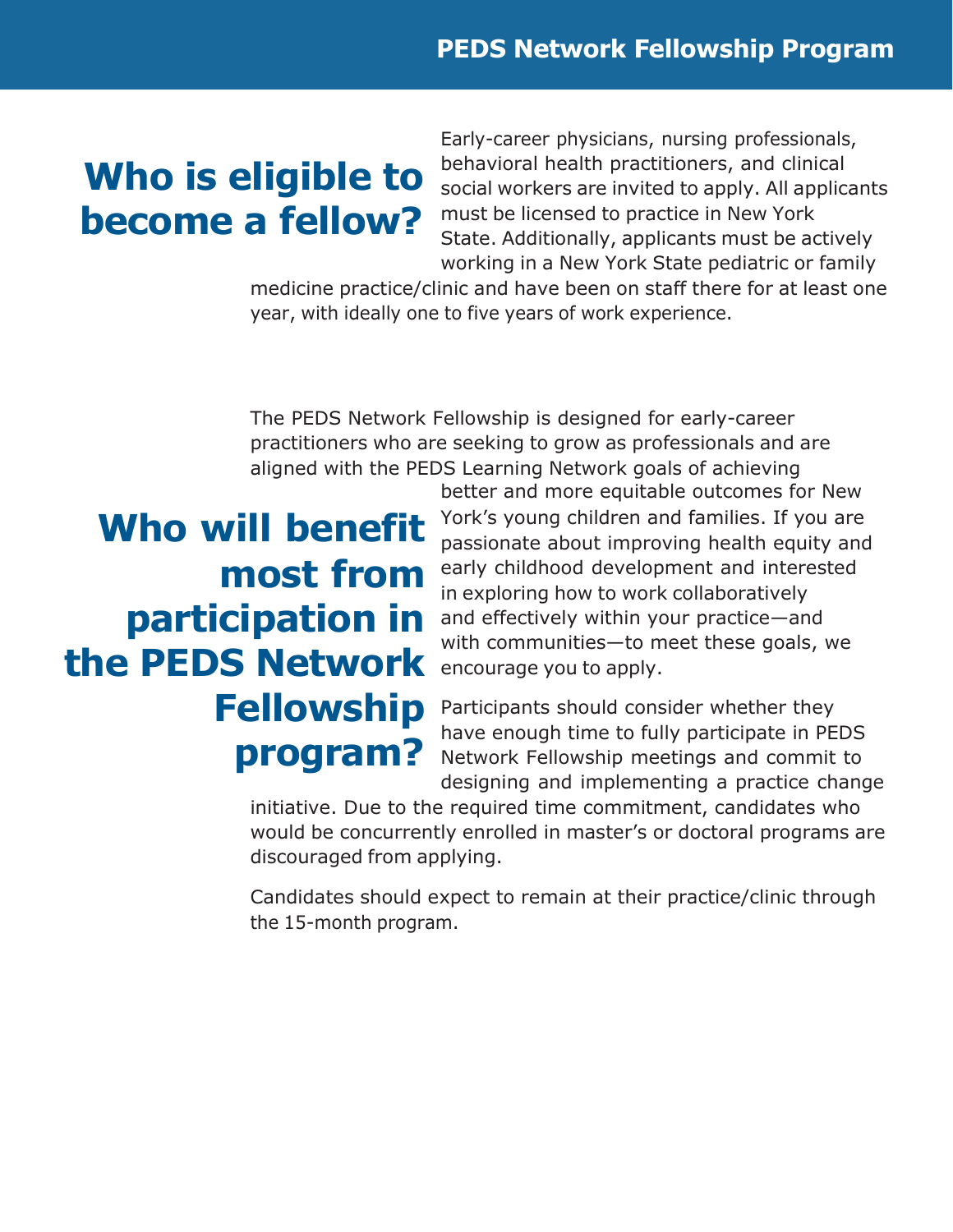## **What are the requirements for prospective fellows?**

Applicants must:

• Demonstrate a strong interest in health equity and improving child outcome

• Commit to participating in all program activities (see details below), and commit to designing and implementing a practice improvement project at their practice/clinic

• Provide evidence of commitment, engagement, and support from senior practice leadership

With the help of their mentor, fellows will receive coaching on how to design and implement a practice improvement project at their place of work or in collaboration with community. Projects must be clearly defined, achievable within one year, and

# **improvement** include:

**What is a practice** have a strong allegiance to improving equity for children and families. Examples of projects

> **project?** • Analysis of composition of caseload, e.g., primary language spoken at home, and helping

put in place a structure that addresses a family's communication needs

• Fostering stronger family engagement through focus groups or establishing a practice advisory committee or other feedback device

• Identifying a staff training need (e.g., implicit bias or traumainformed care), and developing/selecting a curriculum and process to embed that training into the practice

• Developing processes for integrating behavioral health, developmental, or social needs screening in the practice workflow and developing in-practice or community-based organization supports to address identified needs

• Building a coalition of community members to identify and address the health needs of children and their families by leveraging existing community resources

Fellows will provide a report on their practice improvement projects to United Hospital Fund leadership, peer fellows, and mentors at the end of the fellowship program.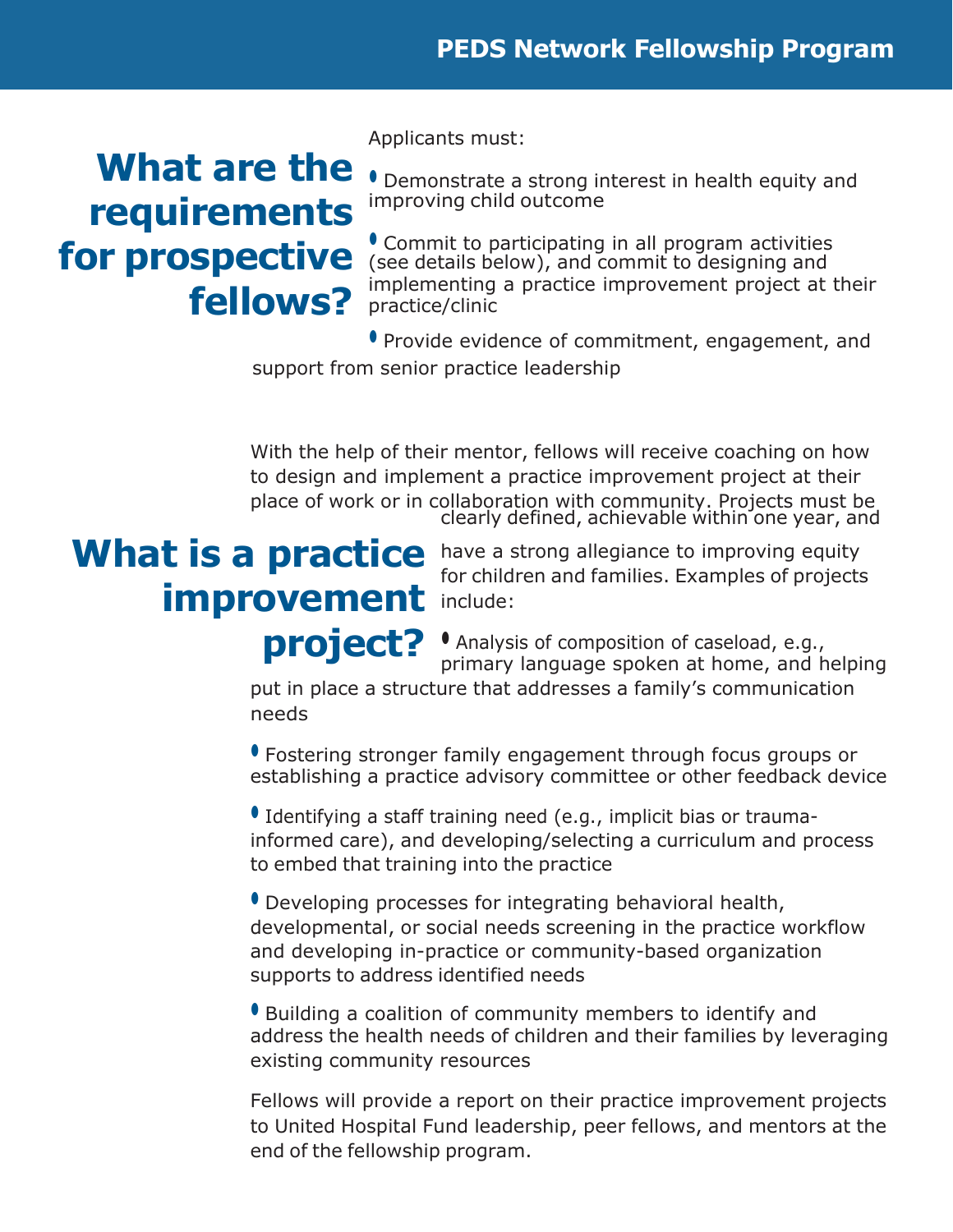# **How will fellows benefit from this experience?**

Fellows will:

• Acquire knowledge and skills to lead practice transformation efforts to foster optimum outcomes for children and families

• Engage with pediatric leaders across the state

• Deepen their capacity to become instruments of change based on the belief that individual leaders are capable of leading from any position

• Develop a professional network, connecting with peers, PEDS Network Fellowship alumni, and PEDS Learning Network members

• Obtain career development advice from mentors

The fellowship program will begin with a one-day, in-person, "get acquainted" meeting with the UHF PEDS team, scheduled to be

# **How is the program structured and what is the time commitment?**

held in April 2022. Two additional in-person meetings will be scheduled near the mid-point and end of the fellowship. \*Please note this is contingent upon COVID-19 precautions and a potential hybrid in-person/virtual model.

Fellows are expected to join monthly 90-minute virtual meetings between in-person meetings. Additionally, fellows will have the opportunity to meet their mentor in a style and time of the fellow and cohort's choosing. Fellows are also

required to attend quarterly learning collaborative webinars.

Fellows will also be responsible for making time to work with their mentors to design a transformation project; sharing a summary of that design with the UHF team; implementing their projects over the following year; and preparing and presenting a report of their work at the final in-person meeting of the PEDS Network Fellowship.

**How do I apply? Applications should be submitted online by Friday, March 4, 2022.** Interested applicantscan access the online application **[here](https://www.surveymonkey.com/r/DSXSN5J)**:

> https:/[/www.surveymonkey.com/r/DSXSN5J.](http://www.surveymonkey.com/r/DSXSN5J) A sample application begins on the next page.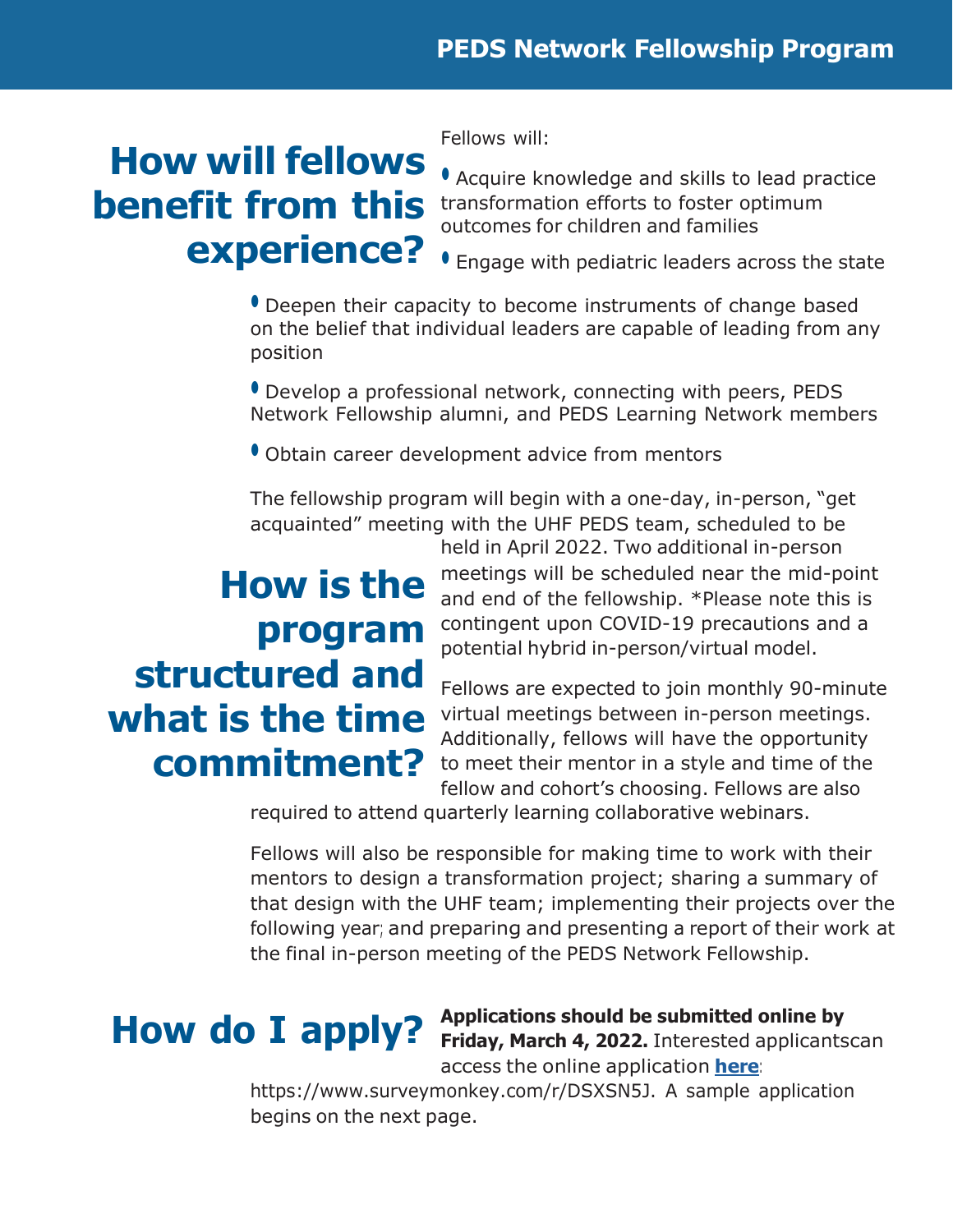

#### **PEDSNetwork Fellowship Application**

#### **HOW TO APPLY**

Responses to Parts A - F should be submitted online through the PEDS Network Fellowship [application.](https://www.surveymonkey.com/r/DSXSN5J) Part G [\(recommendation](https://www.surveymonkey.com/r/QXL8MGD) letters) should be submitted directly from the letter authors online through the **PEDS** Network Fellowship nomination. The application must be complete at the point of [submission.](https://www.surveymonkey.com/r/QXL8MGD)

RECEIPT DEADLINE FOR ALL MATERIALS: **FRIDAY, MARCH 4, 2022**

#### **Part A: APPLICANT INFORMATION**

\* Name (First, Middle, Last, Degree/Credentials):

\* Work Address:

\* Health/Hospital System:

\* Practice Site:

\* Current Job Title: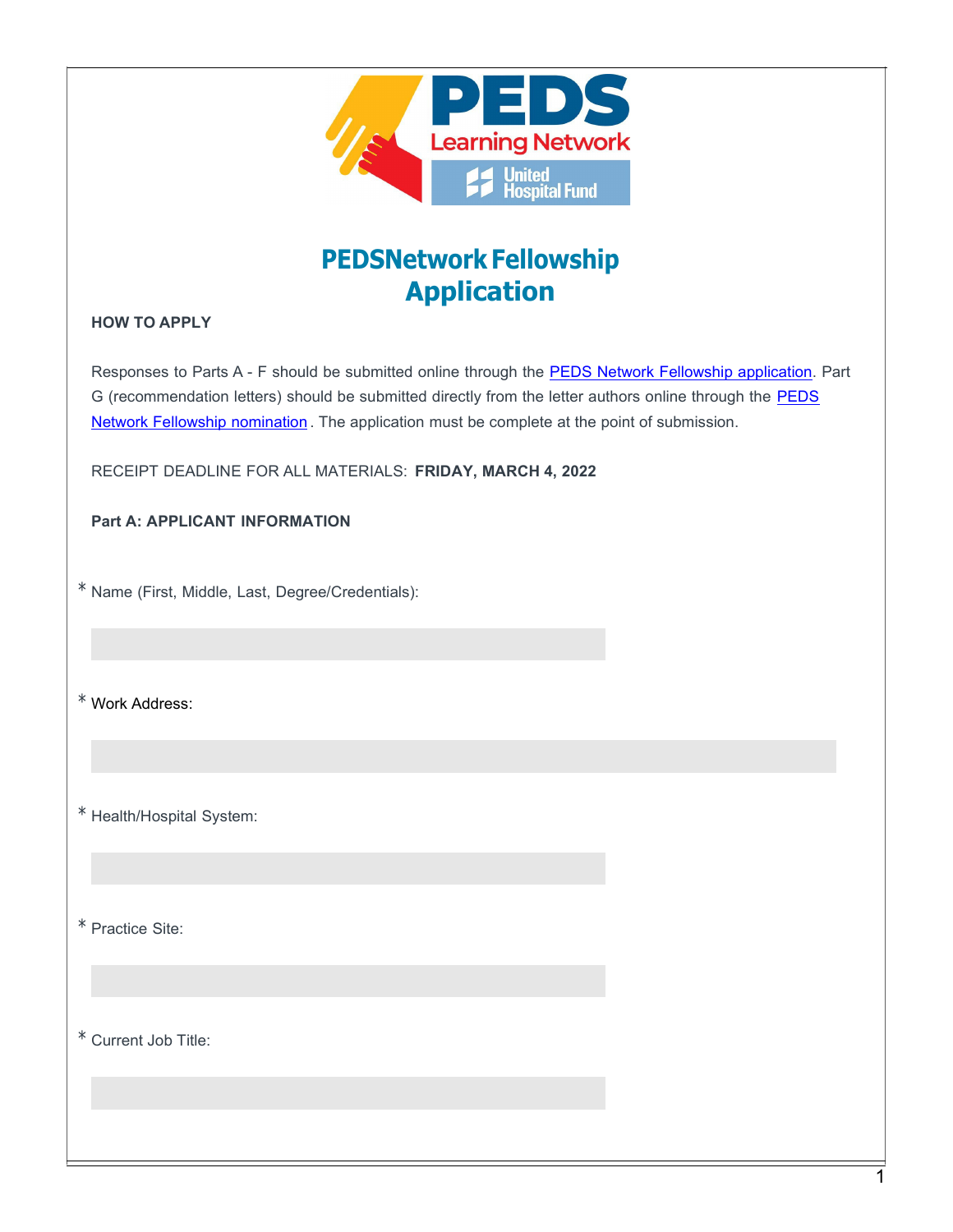$\overline{\ast}$  Phone Number:

\* Email Address: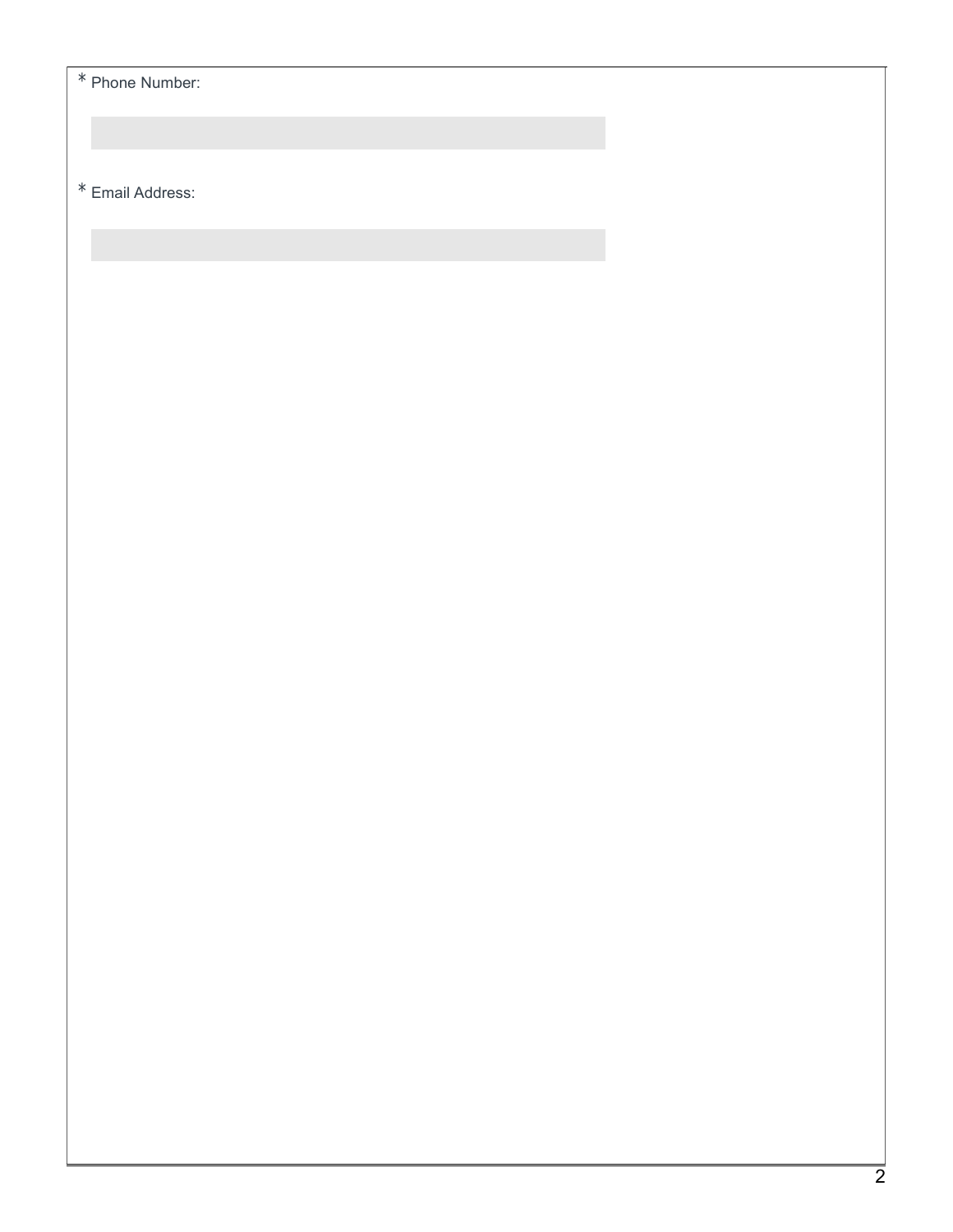| PED<br><b>Learning Network</b><br>mted<br><b>Hospital Fund</b>                                                                                                                                                                                                                     |
|------------------------------------------------------------------------------------------------------------------------------------------------------------------------------------------------------------------------------------------------------------------------------------|
| <b>PEDS Network Fellowship</b><br><b>Application</b>                                                                                                                                                                                                                               |
| <b>PART B: YOU AND YOUR ORGANIZATION</b>                                                                                                                                                                                                                                           |
| Please answer the following questions (max 250 words per question):                                                                                                                                                                                                                |
| * What is your motivation for joining the PEDS Network Fellowship program?                                                                                                                                                                                                         |
| * What is the nature of your employing organization (private practice, hospital-<br>based, FQHC, etc.), its mission, size, and composition of its caseload?                                                                                                                        |
| * What is your role in the organization and how long have you been in that role?                                                                                                                                                                                                   |
| * What strategies are currently employed in your organization to (1) promote<br>optimal early childhood development, including social-emotional development;<br>and (2) identify and address child health disparities? What data, if any, is used to<br>measure these disparities? |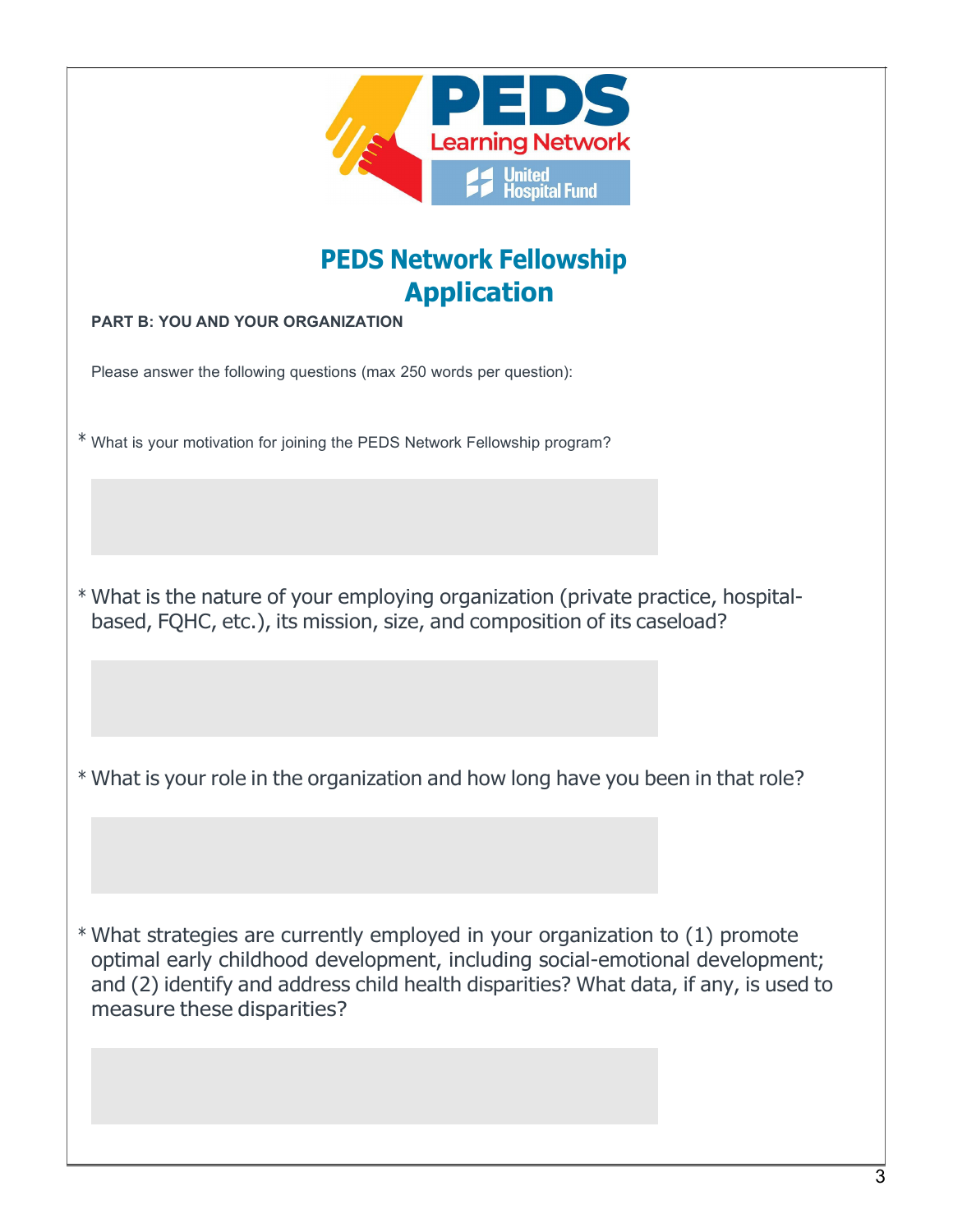| * What strategies might you employ, including engagement of families and |
|--------------------------------------------------------------------------|
| community members, if time and resources were made available?            |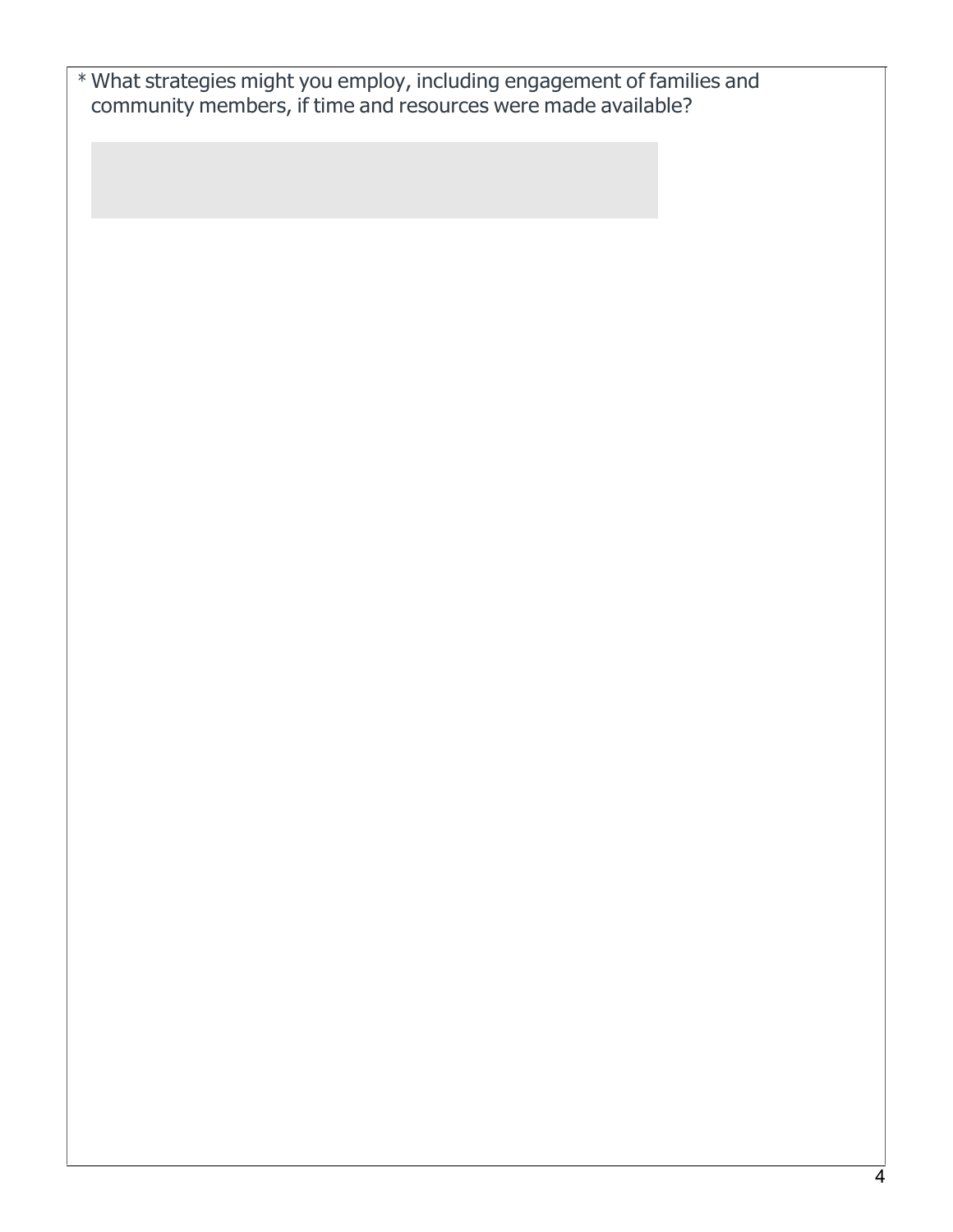| ED<br><b>Learning Network</b><br>pital Fund                                                                                                                                                                                                                                                |
|--------------------------------------------------------------------------------------------------------------------------------------------------------------------------------------------------------------------------------------------------------------------------------------------|
| <b>PEDS Network Fellowship</b><br><b>Application</b><br>PART C: YOUR VISION AND VALUES (max. of 250 words):                                                                                                                                                                                |
| The PEDS Network Fellowship program is designed for professionals who have a deep sense of commitment<br>to the common good, and who assume or aspire to leadership roles with which they can influence and<br>leverage system changes to create better futures for children and families. |
| * What is your vision for improved outcomes for children and families?                                                                                                                                                                                                                     |
| * How and where do you see yourself making a difference on behalf of such children<br>and families over the next three to five years?                                                                                                                                                      |
| * What individual characteristics or experiences do you bring to this initiative that<br>you believe will enable you to succeed?                                                                                                                                                           |
|                                                                                                                                                                                                                                                                                            |
| <b>* PART D: CURRICULUM VITAE</b>                                                                                                                                                                                                                                                          |
| Please attach a current CV or résumé.                                                                                                                                                                                                                                                      |
| <b>Choose File</b><br><b>Choose File</b><br>No file chosen                                                                                                                                                                                                                                 |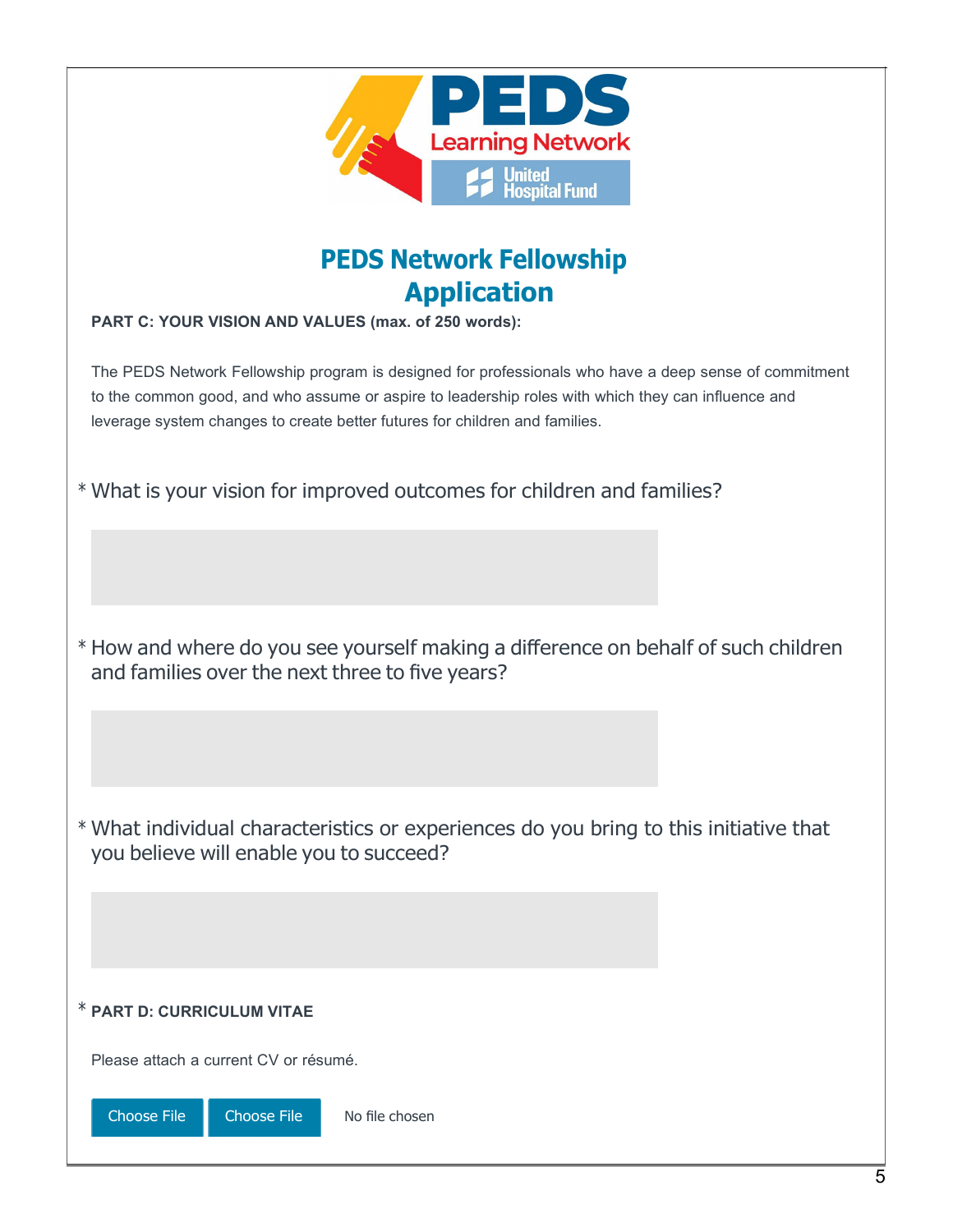| <b>Learning Network</b><br><b>United</b><br><b>Hospital Fund</b><br><b>PEDS Network Fellowship</b><br><b>Application</b> |
|--------------------------------------------------------------------------------------------------------------------------|
| * PART E: ELIGIBILITY ATTESTATION                                                                                        |
| Please check the applicable boxes based on your eligibility (check all that apply).                                      |
| <b>Physicians:</b>                                                                                                       |
| Eligible and licensed to practice in New York State                                                                      |
| At least one year of clinical experience (not counting residency)                                                        |
| <b>Not Applicable</b>                                                                                                    |
| Number of years of experience:                                                                                           |
| * Nursing Professionals:                                                                                                 |
| Eligible and licensed to practice in New York State                                                                      |
| Master's degree or higher in nursing or related field                                                                    |
| At least one year of full-time clinical experience                                                                       |
| Not Applicable                                                                                                           |
| Number of years of experience:                                                                                           |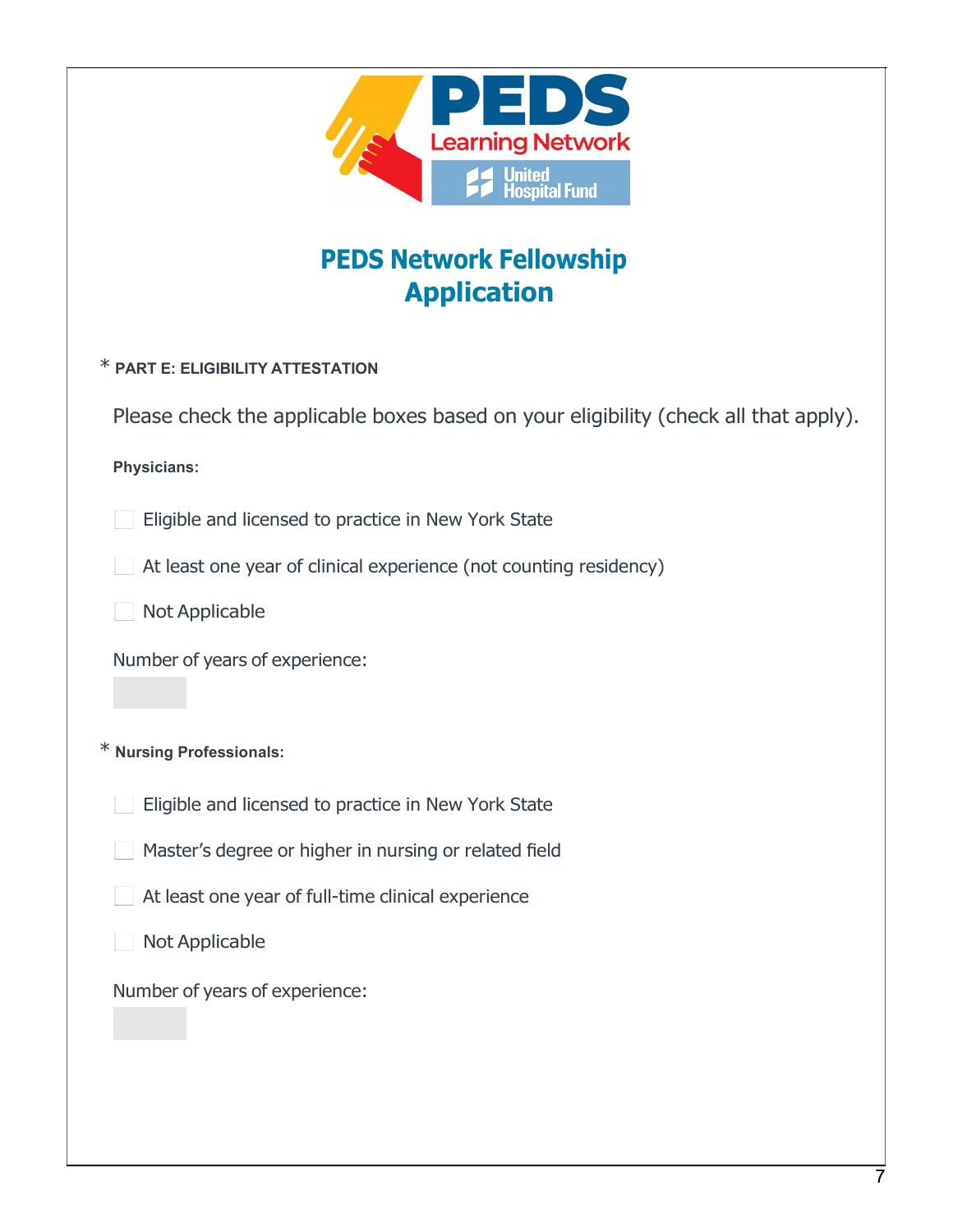| * Clinical Social Workers:                                                                                                                                                                                                                                                            |
|---------------------------------------------------------------------------------------------------------------------------------------------------------------------------------------------------------------------------------------------------------------------------------------|
| Eligible and licensed to practice in New York State                                                                                                                                                                                                                                   |
| Hold a LCSW license with a Master's degree or higher in social work                                                                                                                                                                                                                   |
| At least one year of full-time clinical experience beyond the three years of supervised<br>experience required to gain licensure                                                                                                                                                      |
| Not Applicable                                                                                                                                                                                                                                                                        |
| Number of years of experience:                                                                                                                                                                                                                                                        |
| * Candidates: Please sign below indicating that you are willing to make a personal<br>commitment to fulfill all of the requirements of the PEDS Network Fellowship<br>program for the duration of the program and that your organization is aware of the<br>time commitment involved. |
| <b>Candidate Name:</b>                                                                                                                                                                                                                                                                |
| E-Signature:                                                                                                                                                                                                                                                                          |
| Date:                                                                                                                                                                                                                                                                                 |
|                                                                                                                                                                                                                                                                                       |
|                                                                                                                                                                                                                                                                                       |
|                                                                                                                                                                                                                                                                                       |
|                                                                                                                                                                                                                                                                                       |
|                                                                                                                                                                                                                                                                                       |
|                                                                                                                                                                                                                                                                                       |
|                                                                                                                                                                                                                                                                                       |
|                                                                                                                                                                                                                                                                                       |
|                                                                                                                                                                                                                                                                                       |
|                                                                                                                                                                                                                                                                                       |
|                                                                                                                                                                                                                                                                                       |
|                                                                                                                                                                                                                                                                                       |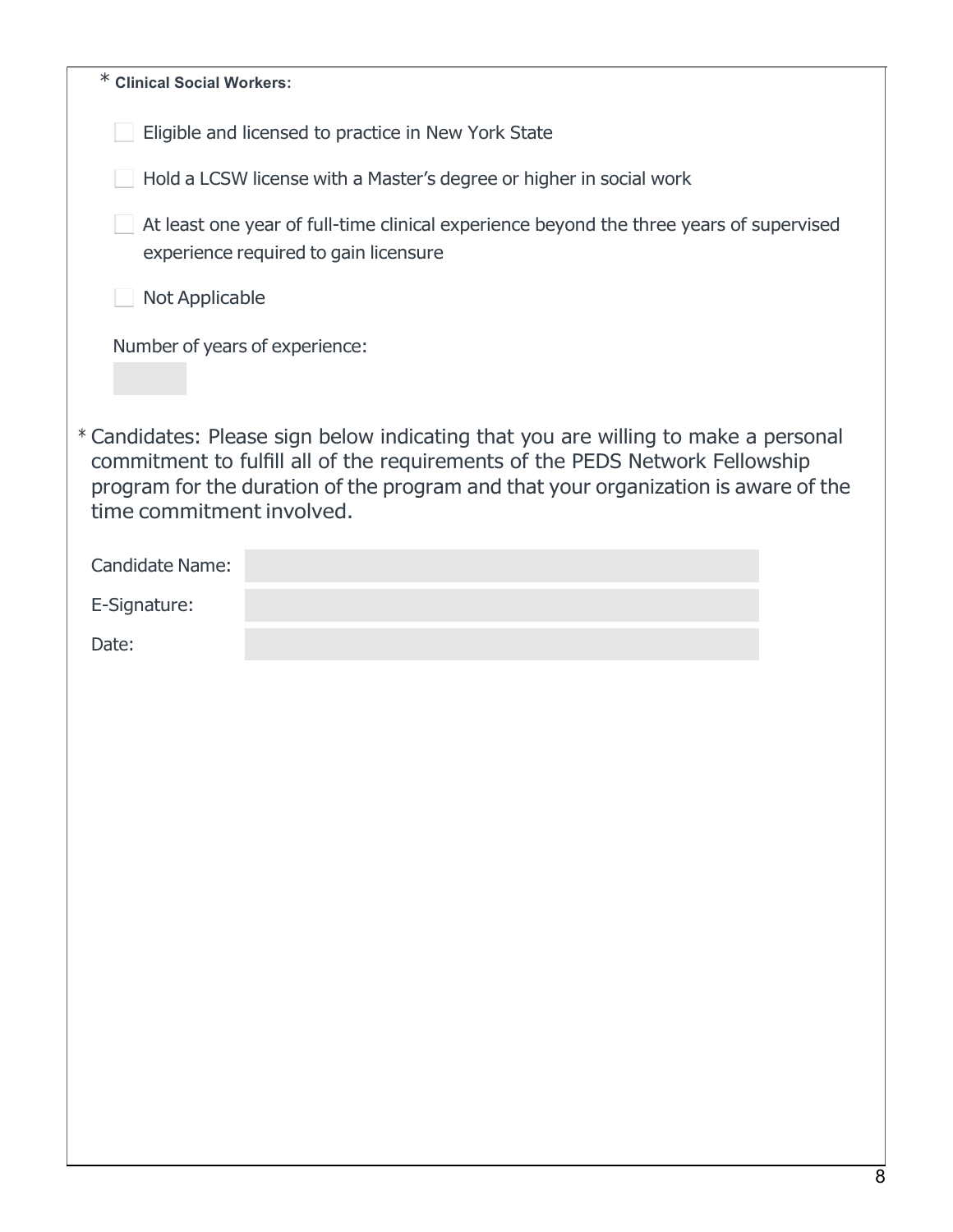| E<br><b>Learning Network</b><br>United<br>Hospital Fund                                                                                                                                                                                  |
|------------------------------------------------------------------------------------------------------------------------------------------------------------------------------------------------------------------------------------------|
| <b>PEDS Network Fellowship</b><br><b>Application</b><br>PART F: Diversity and Inclusion. THIS SECTION IS OPTIONAL. We intentionally try to build a<br>fellowship cohort that represents a diversity of lived experiences and identities. |
| Please select all that apply:                                                                                                                                                                                                            |
| Asian/Pacific Islander                                                                                                                                                                                                                   |
| Black/African American                                                                                                                                                                                                                   |
| Latinx                                                                                                                                                                                                                                   |
| Middle Eastern                                                                                                                                                                                                                           |
| Native American/Alaska Native                                                                                                                                                                                                            |
| White                                                                                                                                                                                                                                    |
| Female                                                                                                                                                                                                                                   |
| Male                                                                                                                                                                                                                                     |
| Transgender, Gender Non-Conforming, or Non-binary                                                                                                                                                                                        |
| Lesbian, Gay, or Bisexual                                                                                                                                                                                                                |
| First in family to attend college                                                                                                                                                                                                        |
| Immigrant or first-generation American                                                                                                                                                                                                   |
| Individual with a disability                                                                                                                                                                                                             |
| Parent or Primary Caregiver of a Child                                                                                                                                                                                                   |
| <b>Additional Information</b>                                                                                                                                                                                                            |